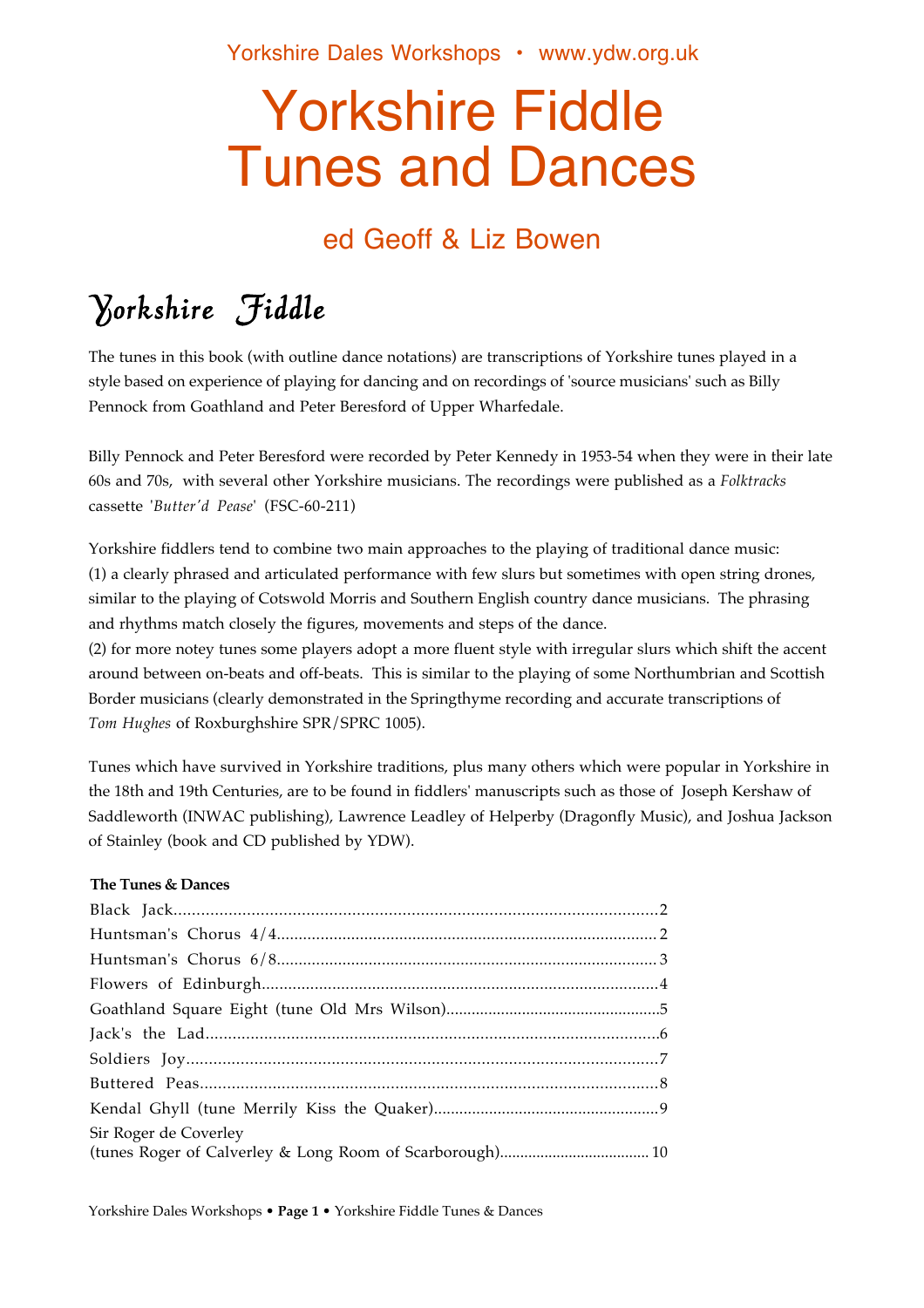

#### **Black Jack formation:** Sicilian circle

walking step

**A1 & A2** Circle left (12 steps) and back (12 steps)

- **B1** 1-2 Face opposite dancer, clap own hands once & opposite dancer's right hand with own right hand once then repeat with left hands.
	- 3-4 Then face partner and repeat clapping sequence.
	- 5-6 Women change places, passing right shoulders, then men change places.<br>7-8 Women change back to own place and men change back.
	- Women change back to own place and men change back.
	- 9-10 Partners join nearest hand and move on to the next couple, the couple progressing clockwise making an arch and the other 2 dancing underneath.

# $The  $H$ untsman's Chorus Music from Peter Beresford, Dance from Grassington$



### **Huntsman's Chorus 4/4** formation: long set, couples facing each other in opposite lines

steps: any which fit the music including rant steps

- **A1** 1-4 Join hands along the lines facing opposite line. Lines dance forward to meet and return.
	- 5-8 Lines dance forward to meet and cross over (men's side making arches)
- **A2** Repeat Al back to place
- **Bl** 1-6 Dancers face up and take a crossed hand hold in front. Top couple lead the set in a double cast to the left.
- 7-8 Dancers stop, turn a single in 4 steps to face back the other way and cast back to place. cast back to place.

#### **A1** Top couple join both hands, gallop down the middle and back and

**B1** swing to the bottom of the set, while the other dancers move up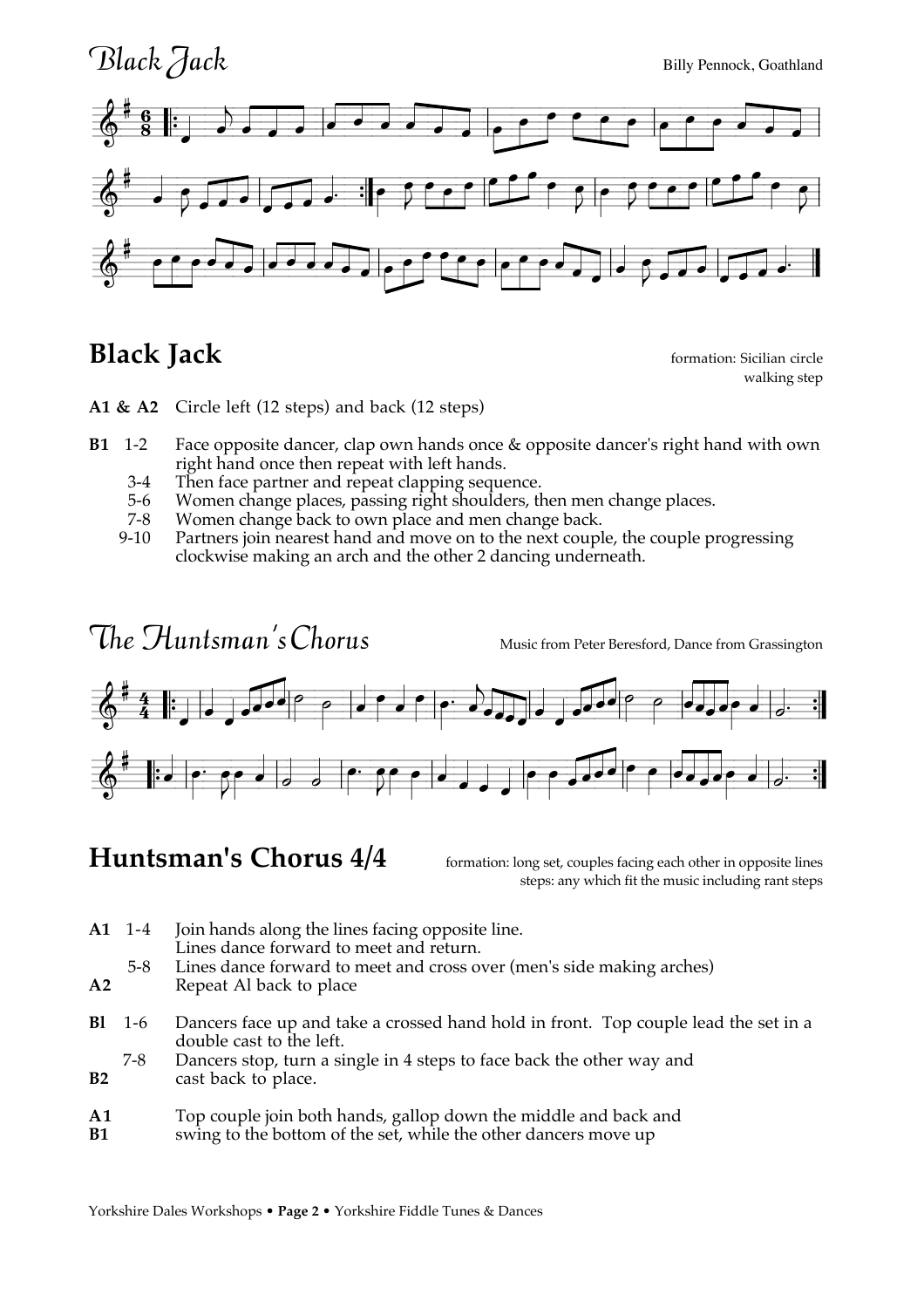### $The Huntsman's Chorus$  from Grassington, Upper Wharfedale



# **Huntsman's Chorus 6/8** formation: long set of 5 or 6 couples<br>Grassington facing each other in opposite lines

facing each other in opposite lines

This version of Huntman's chorus is danced 'across the music' in bars 9-16. It's a lovely tune and well worth doing. It should not be rushed, though the lead down the middle and casting back up the sides can end up in a bit of a scramble if dancers go down too far and don't keep the set tight.

#### **Bars**

| $1-4$   | Join hands along the lines facing opposite line.<br>Lines dance forward to meet and back.             |
|---------|-------------------------------------------------------------------------------------------------------|
| $5 - 8$ | Repeat.                                                                                               |
| $9-12$  | Lines dance forward and cross over, one line making arches.                                           |
| 13-16   | Lines dance forward to meet and back.                                                                 |
| 17-20   | Repeat.                                                                                               |
| 21-24   | Lines dance forward and cross over.                                                                   |
| 25-28   | Partners right arm turn - plenty of time here to slip back into place, pause with the<br>music before |
| 29-32   | Left arm turn with partner                                                                            |
| 33-40   | Top couple join both hands and gallop down the middle and back.                                       |

**41-50** Top couple faces down the middle, joins nearest hand and leads down the middle, immediately followed by the next couple and then the next and so on in order. The top couple make a two handed arch at the bottom of the set and the other couples dance under the arch those nearest going down and under. All except the arching couple cast up their own side of the set and dance back up to their place, having moved up one place. Original top couple are now at the bottom.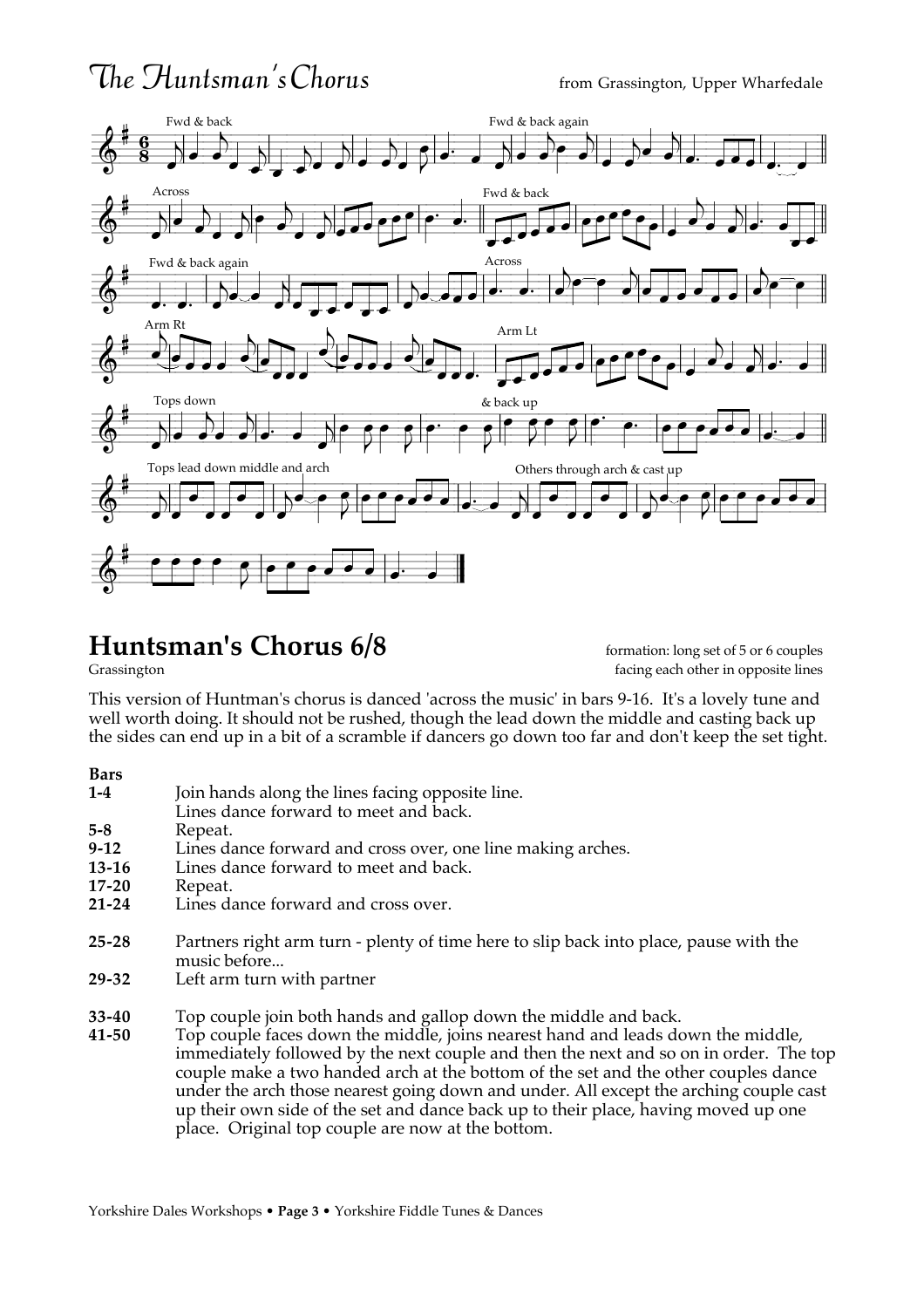

A less notey *rant* version of the tune collected by Cecil Sharp



#### **Flowers of Edinburgh formation:** Longways duple minor

rant step

- **Al** 1-8 1st couple dance figure of 8 around 2nd couple, crossing first in between 2's (woman goes in front of partner) then 1st woman dances around 2nd man and the first man dances around the 2nd woman. The first couple cross again in between the 2nd couple to complete the figure of 8 with the first man dancing around the 2nd man and the 1st woman dancing around the 2nd woman. The 1st couple end standing on their own side of the set and behind the 2nd couple who turn to face them.
- **A2** 1-8 All 4 dance a reel of four, passing right shoulders first. All dancers weave in and out visiting both sides of the set. When dancers are in the middle they pass left shoulders at all other times they pass right shoulders.
- **Bl** 1-8 1's, followed by 2's, dance down the centre & back. They dance back with 2nd couple making an arch. 1's dance under the arch back to their own place.
- **B2** 1-8 Couples swing and change places.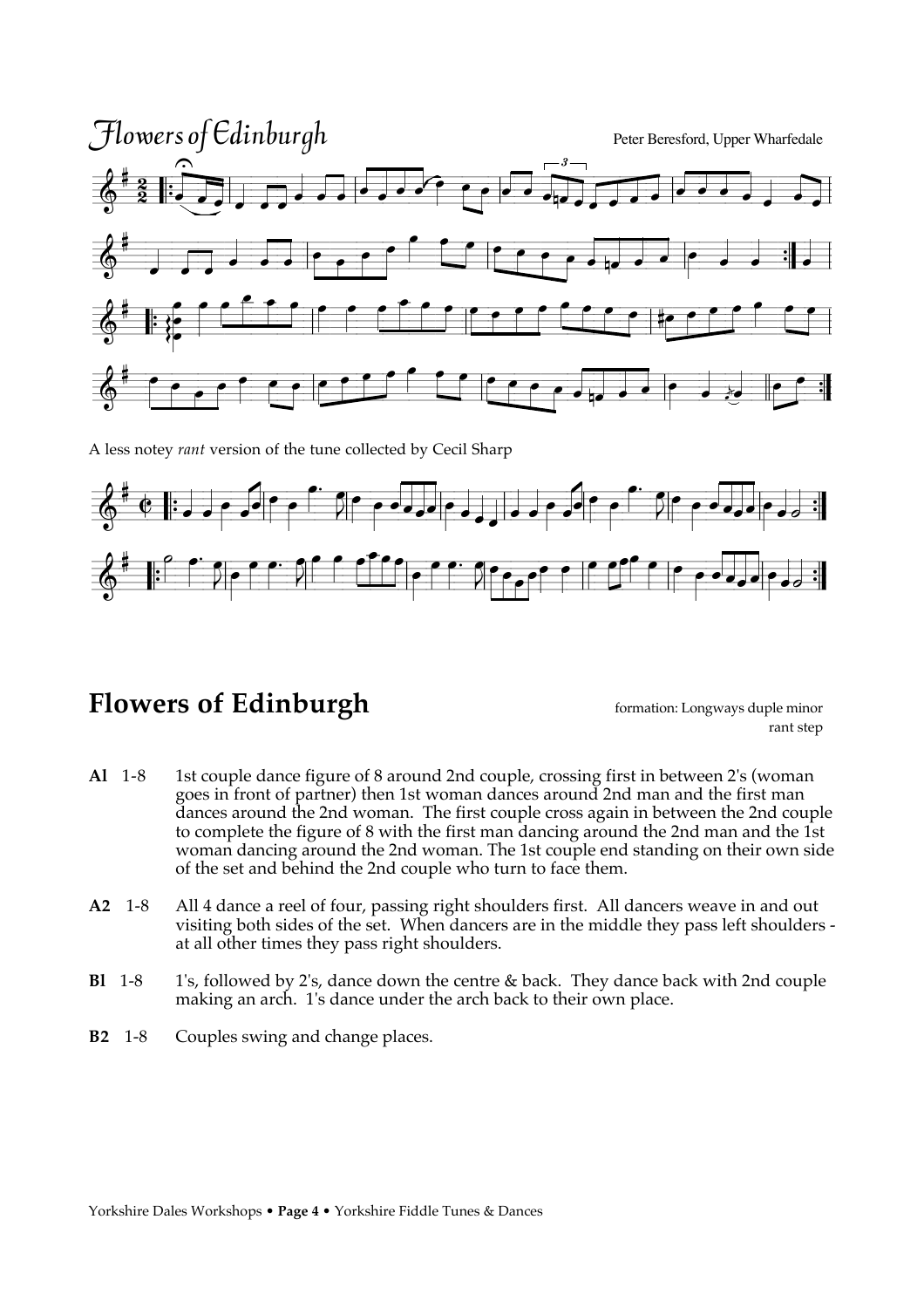$Old$   $Mrs$   $Wilson$  Played by Billy Pennock for the Goathland Square 8



Words for the A part of the tune: *Learnt from Dave Townsend* 

Old Mrs Wilson how do y' do? Very well thank you, how about you? Some folks laugh and some folks cry, But you'll never do the dance if y' never try.

from Goathland, North Yorkshire

**Goathland Square Eight**<br>
Formation: 4 couples in a Square Set<br>
Formation: 4 couples in a Square Set<br>
Rhythm: 123 and a 123-Step: L R L Hop, R L R Hop (emphasising the hop)

- **A1** 1 8 All take hands and circle left and right
- **A2** 1 2 1st & 3rd couples, holding nearest hands with partners cross over the set to change places, 3rd couple making an arch, 1st couples dancing underneath.
	- 3 4 2nd and 4th couples do the same.
	- 5 8 Repeat back to place with the other couples forming the arches.
- **B1** 1-8 Partners face and dance a **g**rand chain. Partners swing when they meet half way round.
- **B2** 1-8 Continue grand chain. Partners swing when they arrive back home.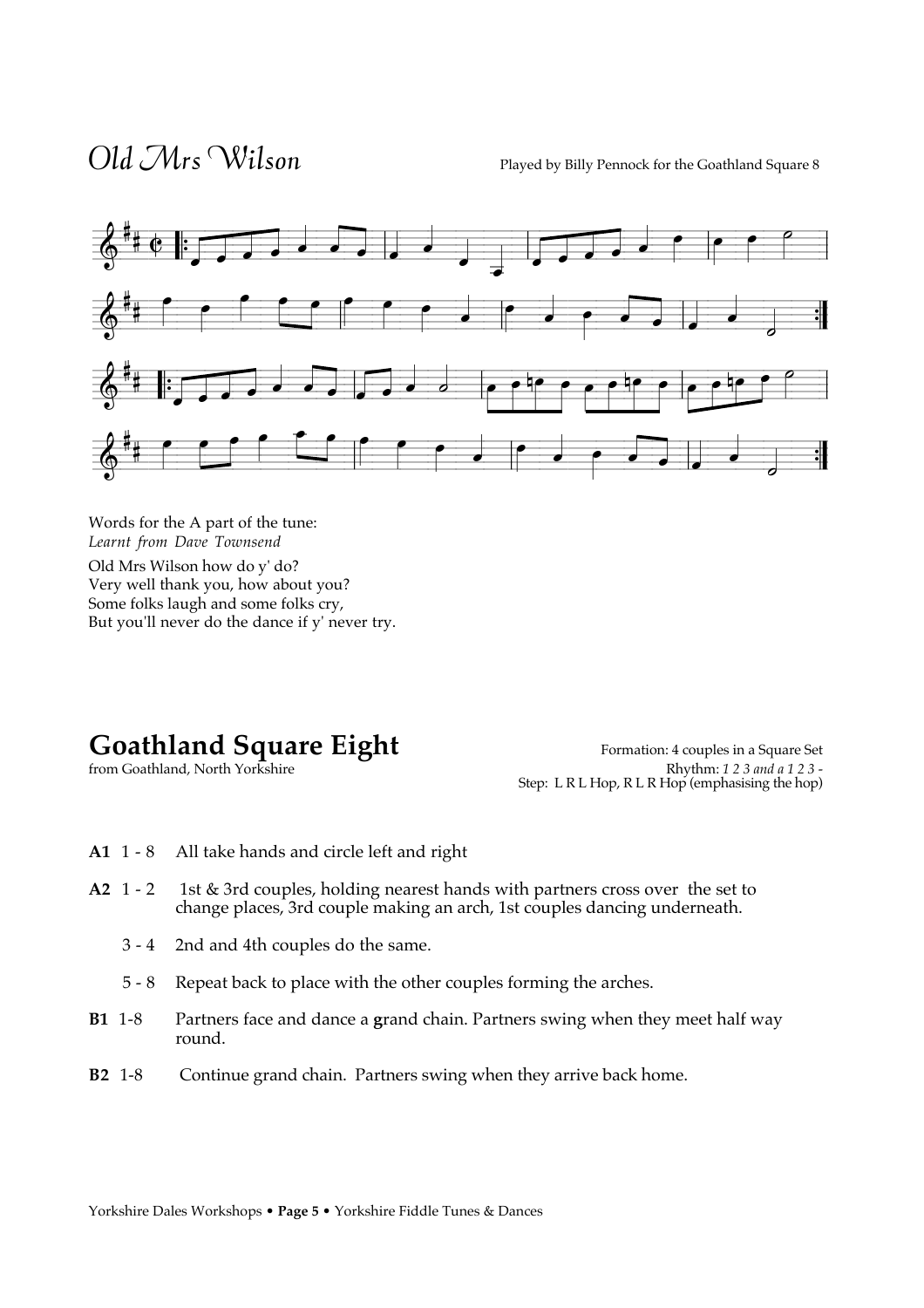Colne, Lancs!



from Saddleworth, W Yorks

**Jack's the Lad** formation: Longways duple minor from Saddleworth, W Yorks **formation**: Longways duple minor

- Al All couples face partner in opposite line for 'cleaning windows' figure.<br>1-2 Dancers hold right hands upright and circle hands twice in clockwise of
	- Dancers hold right hands upright and circle hands twice in clockwise direction, then clap own hands 3 times
	- 3-4 Dancers circle left hand twice in anti clockwise direction and clap own hands 3 times.<br>5 Dancers circle right hands once and clap partners right hand once.
	- Dancers circle right hands once and clap partners right hand once.
	- 6 Dancers circle left hands once and clap partners left hand once.
	- 7-8 Dancers circle both hands twice and clap partners hands 3 times.
- **A2** 1-8 Dance right and left hand star in 4's
- **Bl** 1-8 1's dance down the centre & back, 2's step in place.
- **B2** 1-8 Couples poussette and change places, dancing round each other.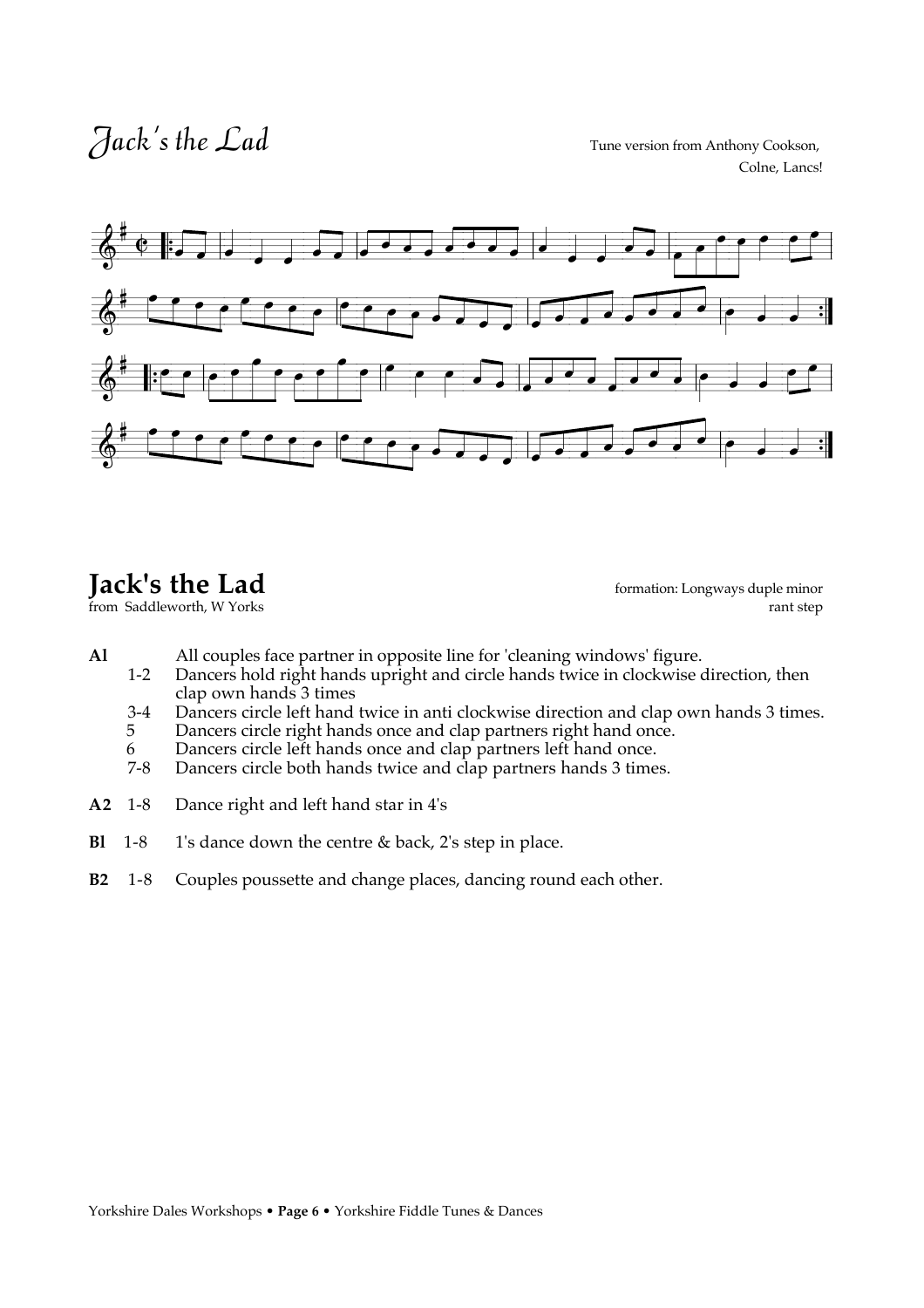## Soldier's Joy



The accompanying recording of this tune (YDW 009) includes variations influenced in part by Shetland variants. The older Shetland styles of playing (as on the Greentrax recording of *Shetland Fiddle Music*  CDTRAX 9004) share some stylistic characteristics with the fiddle traditions of the North of England.

### **Soldier's Joy** formation: Longways duple minor

rant step

- **Al** 1-8 1st couples dance down outside behind the lines & back to form a line of 4 with 2nd couples who face outward.
- **A2** 1-8 1st & 2nd couples dance a reel of 4 and return to original places.
- **Bl** 1-8 1st couples dance down the centre & back whilst 2nd couples move up.
- **B2** 1-8 Couples polka swing around each other to change place.

*An alternative dance for a 3 couple long set, adapted from the triple minor longways dance to the same tune in the North Yorkshire manuscript of Joshua Jackson, 1798.*

#### Rant step

| A <sub>1</sub> | Step in place (4 bars) & circle left |
|----------------|--------------------------------------|
|----------------|--------------------------------------|

- A2 Step in place (4 bars) & circle right
- B1 1st couple dance down the middle  $\&$  back  $\&$  cast 1 place
- B2 1st couple dance right & left through with the 2nd couple at the top, then circle 4 halfway at the bottom with the 3rd couple, & 2 hand turn partner. 1st couple are now at the bottom of the set.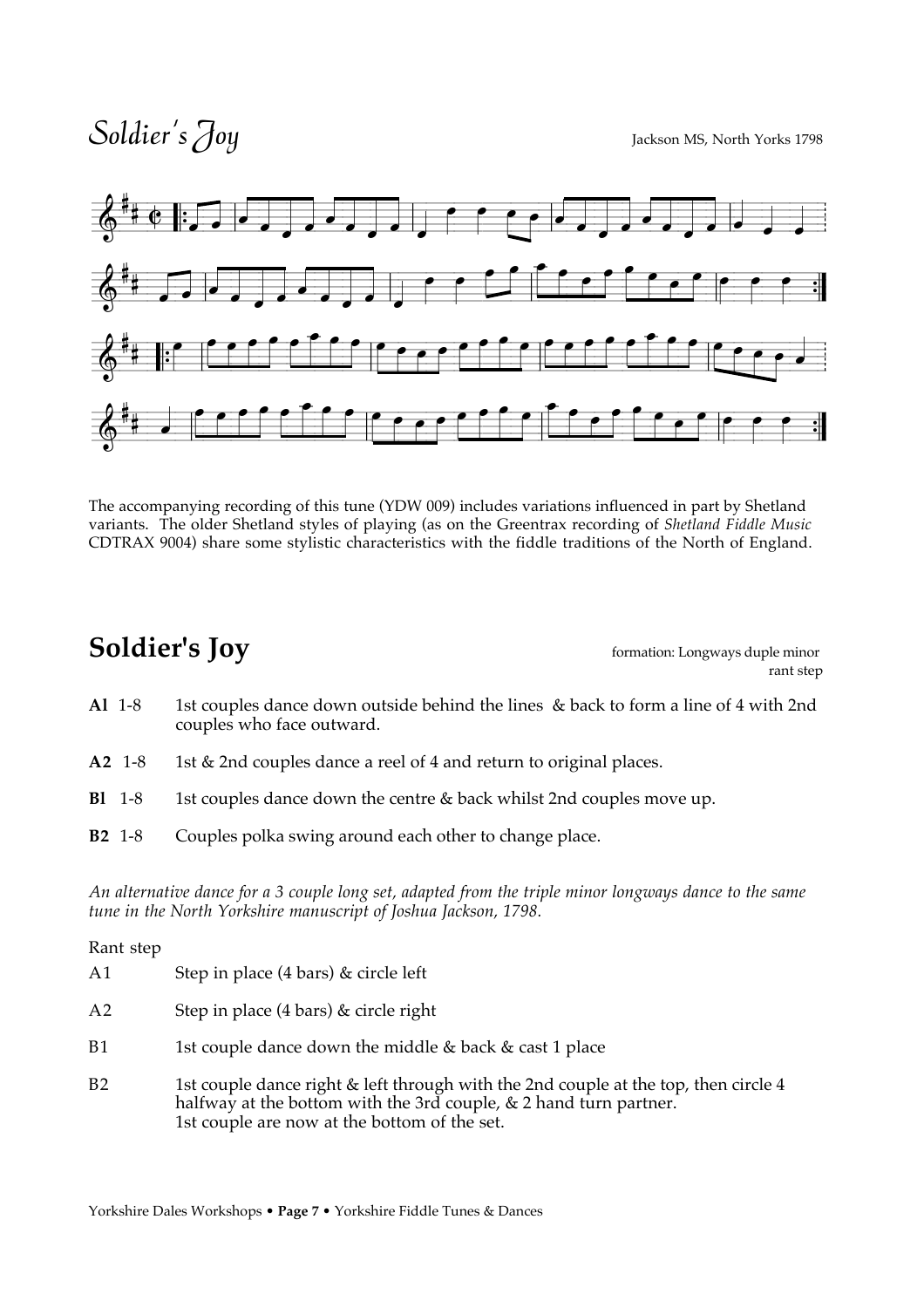

Another tune with the same name - a Northern English rant version of the Scottish Strathspey 'Stumpie'



from Buckden, Upper Wharfedale, Yorkshire

**Buttered Peas formation:** Sicilian Circle formation: Sicilian Circle formation: Sicilian Circle **formation**: Sicilian Circle **formation**: Sicilian Circle **f** 

- **A1** 1 8 Couples join hands in circles of four and circle left and right.
- **A2** 1 8 Right and left hand star but instead of holding hands dancers make a fist with their hands, put their thumbs up vertically and just touch fists to dance round.
- **B1** 1 8 Opposite dancers shake right hands and clap three times, then shake left and clap three times then link right arms to dance once round then left and dance once round.
- **B2** 1 8 Partners face, shake right hands and clap three times, then shake left and clap three times and then swing past the opposite couple to meet a new couple.

 *This was originally a longways duple minor dance, and is, we think, a good example of a dance which can be changed into another formation without losing the spirit and characteristics of the dance.*

The Wharfedale tune is in the 1798 Jackson MS with the name *Scaramouneel O Twang Madam* ! In earlier Playford publications and in The Joseph Kershaw MS from Saddleworth it is named *John come kiss me now* and *Jack come kiss me*.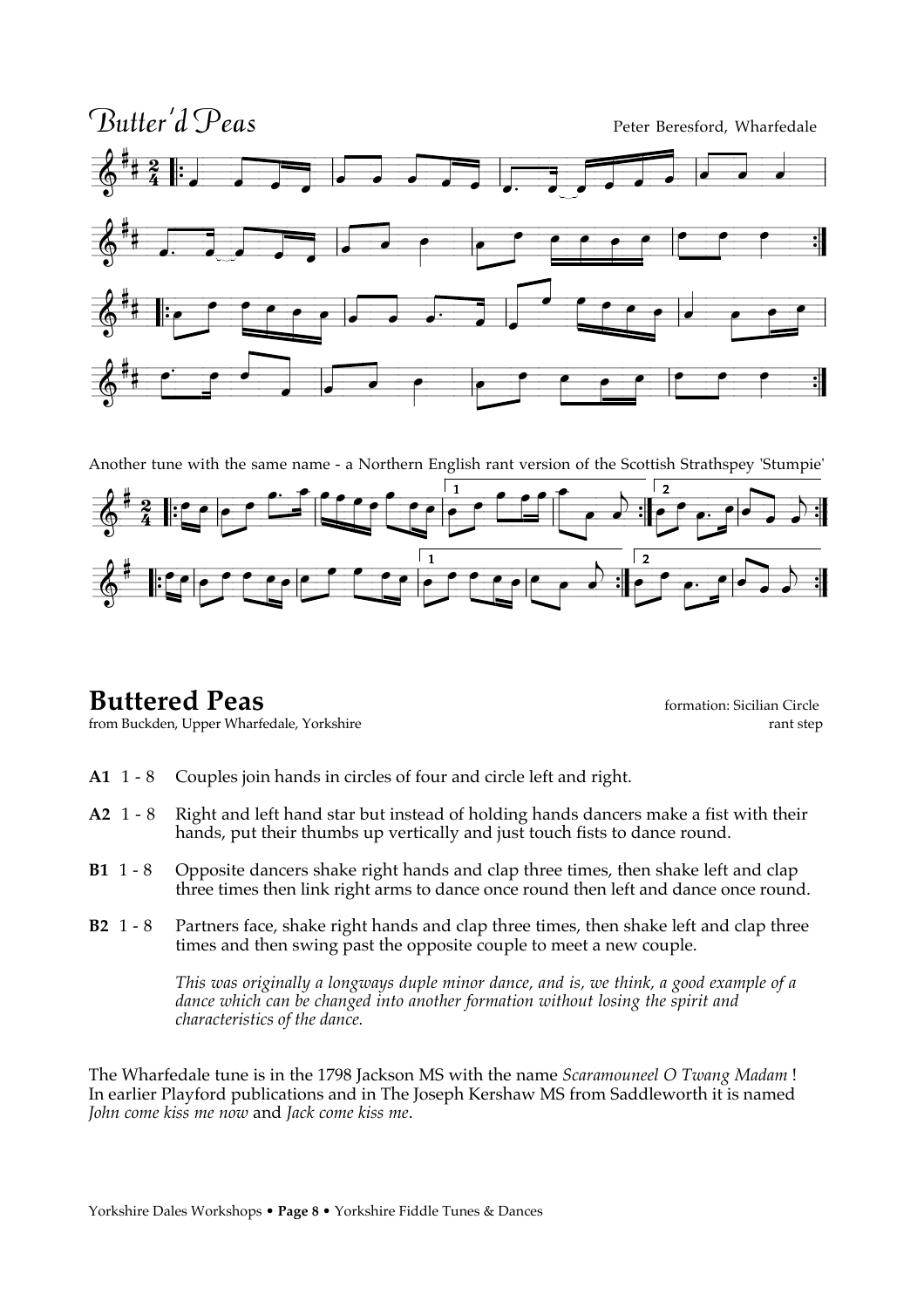## $\mathcal{M}$ errily  $K$ iss the Quaker for the dance Kendal Ghyll



**Kendal Ghyll** formation: long set of 3 couples in 2 lines - partners facing

from Buckden, Upper Wharfedale

- **A1 1 8** Join hands and slip to the left and back.
- **A2 1 8** Top couple face down, other couples face up and dance a reel of three on their own side.
- **B1 1 8** Top couple face down other couples face up, all joing nearest hands with partner. All dance a 'dip and dive' with the couple in the middle making the arch.
- **B2 1 8** Repeat B1
- **C1 1 8** The top couple join both hands and gallop down the middle and back and -
- **C2 1 8** cast from the top followed by the others who dance under the two handed arch made by the top couple at the bottom (progression) and back up to new place.

The version collected by Leta Douglas from Fred Falshaw of Buckden, Upper Wharfedale, and that described by Billy Pennock of Goathland, uses handkerchiefs to form the arches in the "dip and dive" and does not include the gallop down and back (C1 above). Billy Pennock played a version of the 32 bar jig *Lady of the Lake* and appears not to have repeated the dip and dive. We have kept the repeat and added the gallop down and back to match the dance with the phrase lengths of 48 bar jigs or slides. The English Fiddle recording (YDW 009) includes another 48 bar tune suitable for this dance, *Captain Wyke's Dance* from the Wessex Hardy MS.